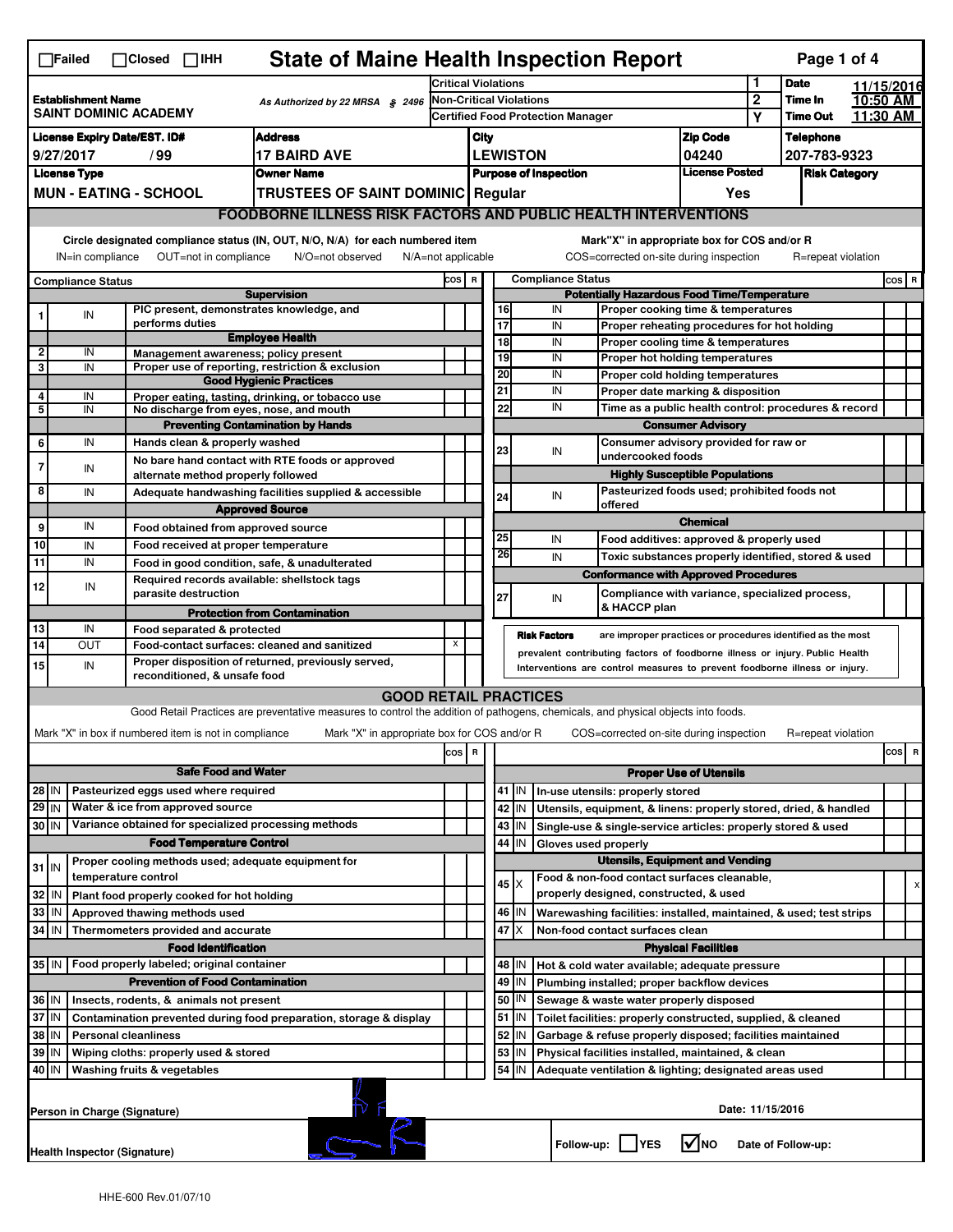|                                                                                           | Page 2 of 4        |                                 |                                 |              |                          |                                  |
|-------------------------------------------------------------------------------------------|--------------------|---------------------------------|---------------------------------|--------------|--------------------------|----------------------------------|
| <b>Establishment Name</b><br><b>SAINT DOMINIC ACADEMY</b>                                 |                    | As Authorized by 22 MRSA § 2496 | 11/15/2016<br>Date              |              |                          |                                  |
| <b>Address</b><br>License Expiry Date/EST. ID#<br>9/27/2017<br><b>17 BAIRD AVE</b><br>/99 |                    |                                 | City / State<br><b>LEWISTON</b> | /ME          | <b>Zip Code</b><br>04240 | <b>Telephone</b><br>207-783-9323 |
|                                                                                           |                    |                                 | <b>Temperature Observations</b> |              |                          |                                  |
| Location                                                                                  | <b>Temperature</b> |                                 |                                 | <b>Notes</b> |                          |                                  |
| cooler                                                                                    | 40                 |                                 |                                 |              |                          |                                  |
| salad dressing                                                                            | 36                 |                                 |                                 |              |                          |                                  |
| soup                                                                                      | 162                | hh                              |                                 |              |                          |                                  |
| wash cycle                                                                                | 167                |                                 |                                 |              |                          |                                  |
| rinse cycle                                                                               | 180                |                                 |                                 |              |                          |                                  |
| hot water                                                                                 | $110+$             |                                 |                                 |              |                          |                                  |
| milk cooler                                                                               | 40                 |                                 |                                 |              |                          |                                  |
| cooler                                                                                    | 38                 |                                 |                                 |              |                          |                                  |

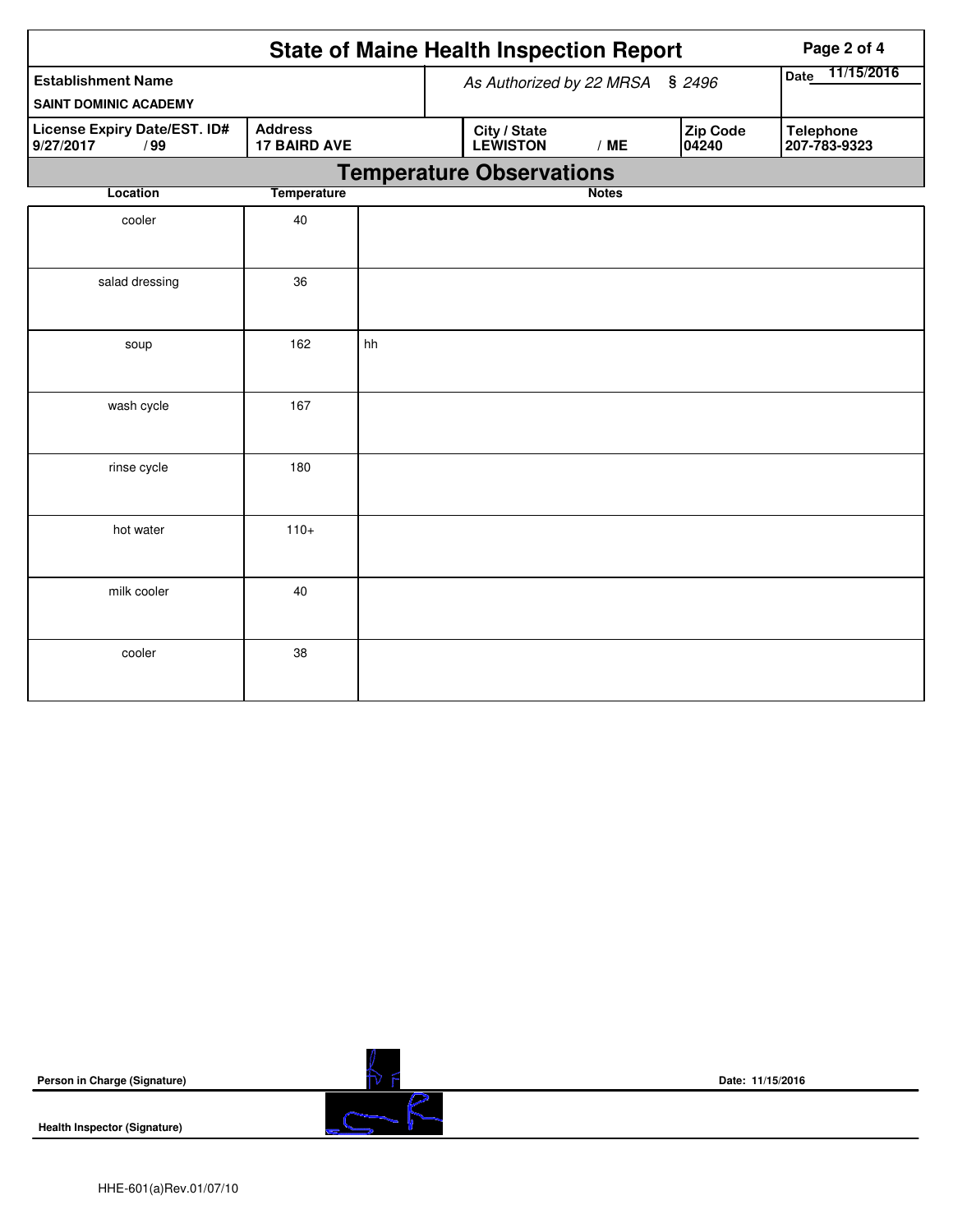|                                                                                                                                                    | Page 3 of 4                           |                                 |    |                          |                    |  |  |  |  |
|----------------------------------------------------------------------------------------------------------------------------------------------------|---------------------------------------|---------------------------------|----|--------------------------|--------------------|--|--|--|--|
| <b>Establishment Name</b>                                                                                                                          |                                       |                                 |    |                          | 11/15/2016<br>Date |  |  |  |  |
| <b>SAINT DOMINIC ACADEMY</b>                                                                                                                       |                                       |                                 |    |                          |                    |  |  |  |  |
| License Expiry Date/EST. ID#<br>9/27/2017<br>/ 99                                                                                                  | <b>Address</b><br><b>17 BAIRD AVE</b> | City / State<br><b>LEWISTON</b> | ME | <b>Zip Code</b><br>04240 |                    |  |  |  |  |
| <b>Observations and Corrective Actions</b>                                                                                                         |                                       |                                 |    |                          |                    |  |  |  |  |
| Violations cited in this report must be corrected within the time frames below, or as stated in sections<br>8-405.11 and 8-406.11 of the Food Code |                                       |                                 |    |                          |                    |  |  |  |  |
| 14: 4-501.114.(A).(1): C: Dishes/utensils are not being sanitized in water with the correct chlorine sanitizer concentration.                      |                                       |                                 |    |                          |                    |  |  |  |  |
| <b>INSPECTOR NOTES: no sanitizer reading in sanitizer bucket cos</b>                                                                               |                                       |                                 |    |                          |                    |  |  |  |  |

45: 4-204.12: N: Equipment openings, closures and deflectors are improperly designed and constructed.

INSPECTOR NOTES: replace split door deal cooler R

47: 4-602.13: N: Non-food contact surfaces are not cleaned at a frequency necessary to preclude accumulation of soil residues.

INSPECTOR NOTES: clean door seals refrigeration units